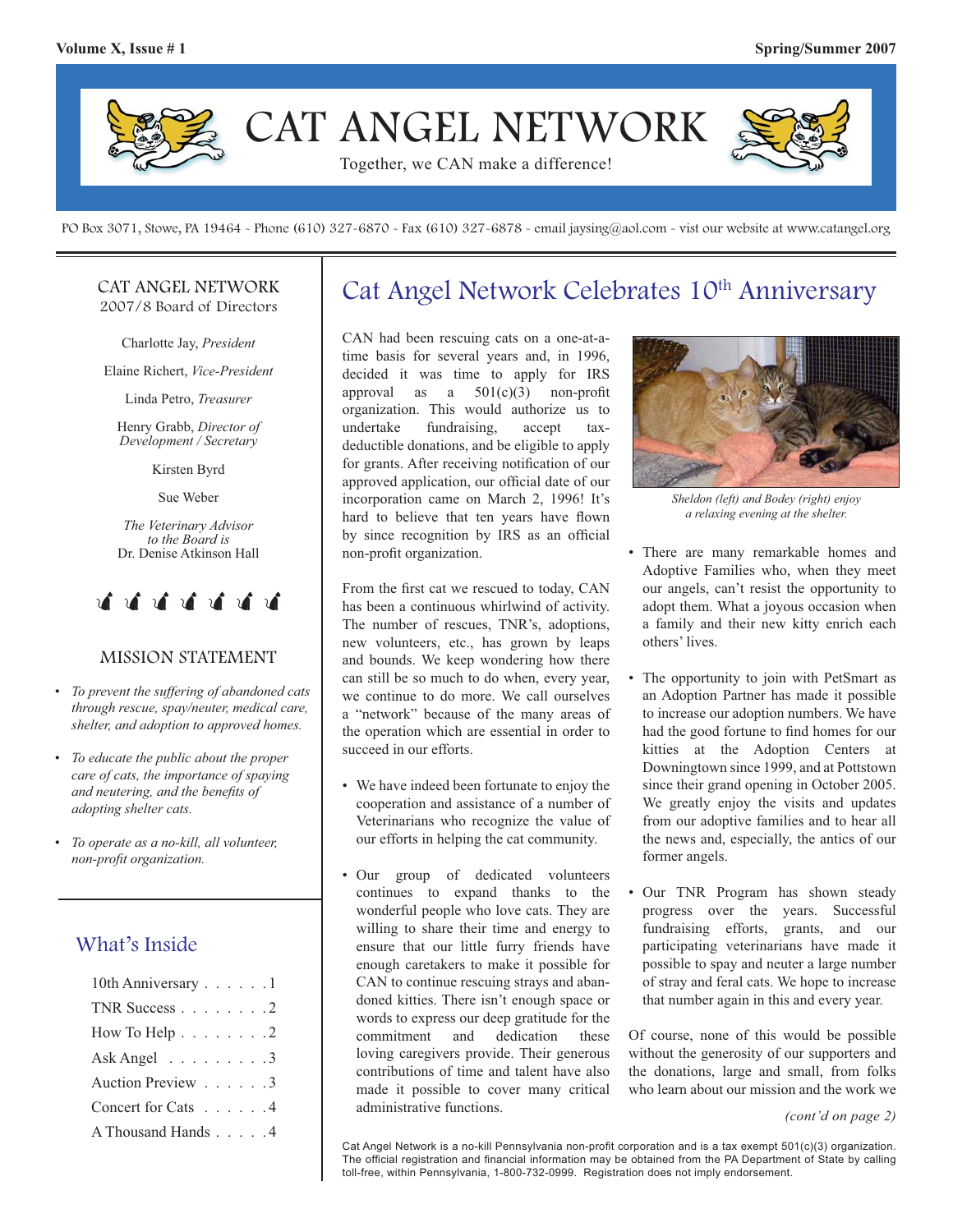### Trap-Neuter-Return Success In West Chester

Cat Angel Network supports and practices TNR (Trap-Neuter-Return) of feral cats. Over the past ten years, Cat Angel Network has helped to alter thousands of feral cats living in colonies in our area. The story that follows could be told over and over again, just by changing the location and the names of the people who helped.



*Two of the colony cats catch up on the TNR news*

In 2005, Cat Angel Network started work on a TNR project at Bell's Auto Service in West Chester, PA. Helen and Ward Bell had fed the feral cats that lived around their garage for years, but the situation had begun to get out of control. The colony had grown in recent years, and when Helen started to think about the number of kittens that were likely to be born, and how those numbers would multiply rapidly, she decided to take action.

Helen contacted Cat Angel Network and explained the situation. There were at least twenty adult cats that she fed regularly in the neighborhood near to their business. She was willing to continue to feed the colony, and she agreed to help by trapping the cats, transporting them to the vet for spay/neuter surgery, and providing a place for them to recover from surgery prior to release. CAN agreed to pay the veterinary expenses and to find homes for any kittens that were caught early enough to socialize and adopt into homes as pets.

The project started in April of 2005. As the year progressed, over thirty adult cats were trapped, altered, vaccinated, and then released back into the colony. That year, nearly eighty kittens were born. Some were born in the safety of foster homes. Others were born "in the wild" – but every kitten was eventually caught prior to the age of six weeks, and raised either in a CAN foster home or by Helen and Ward at their home. We are especially proud to report that we found homes for every one of the surviving kittens. Two of the mother cats turned out to be friendly strays (rather than ferocious ferals), and they also found new forever homes as house cats. By the end of 2005, most of the males in the colony had been neutered, and all but three elusive females had been spayed.



*These little girl kittens from the colony grew up in a CAN foster home and were later adopted into loving homes. Their feral mother was spayed, and was very happy to rejoin her companions back at the colony.*

In 2006, we were able to trap and spay one of those three remaining females before she had kittens. The second female had three kittens in May. Helen caught the kittens, and two days later trapped the mom. As soon as the kittens were weaned, mom was spayed and returned to the colony. The kittens became available for

#### Do you want to help Cat Angel Network with TNR?

You can help us by:

- Volunteering your time to help with TNR. We can always use help trapping cats, transporting them to the vet for spay/neuter, and providing a safe place for them to recover from surgery.
- Sending a donation to Cat Angel Network. Since feral cats are not adopted, veterinary expenses for these cats are not even partially recovered by an adoption fee. Most of the money we use for TNR comes in small amounts, a little a time, from people just like you!

To learn more about volunteering for Cat Angel Network, please visit us at one of our PETsMART adoption centers (Downingtown or Pottstown) any weekend and chat with our dedicated volunteers. Or, visit our website where you can complete a volunteer application online.

adoption in late August, and all three boys were adopted by the same family.

"PETsMART Charities,Inc, recently recognized our commitment to TNR with a  $$10,000$  grant specifically for spay and neuter of feral cats."

The last unaltered female, a very feral girl named Tabitha, was trapped in late June 2006. She was very pregnant, so she was made as comfortable as possible and soon gave birth to six kittens. Helen fostered these kittens in her home, and all were adopted by the end of that year. Then Tabitha was spayed — and we all heaved a big sigh of relief!

Spring 2007 marked the first "kitten-free kitten season" in the Bell colony for as long as anyone can remember. In all, we altered nearly forty adult cats and found homes for almost one hundred kittens. We plan to continue trapping the remaining unaltered males in the colony, and are currently working to expand our abilities to provide additional TNR services and education within our geographic area. PETsMART Charities, Inc, recently recognized our commitment to TNR with a \$10,000 grant specifically for spay and neuter of feral cats. To learn more about TNR please visit our website at www.catangel.org/tnr.htm.

### 10th Anniversary (cont'd from page 1)

do to ensure a better life for our feline friends.

We are excited about introducing new ideas to strengthen our organization in order to continue our rate of success in accomplishing our mission. We are still a young organization and are growing faster than we ever expected. Growing pains and the associated problems are impossible to avoid. As we strive each day to deal with those problems, we depend very heavily on your support in terms of patience, trust, and confidence in CAN's priorities and decisions. We are all contributing time and energy to this important mission for a single important reason – our love of these kitties and desire to help them. The bottom line is we are all in this together, helping one another to help the cats.

Together we CAN make a difference.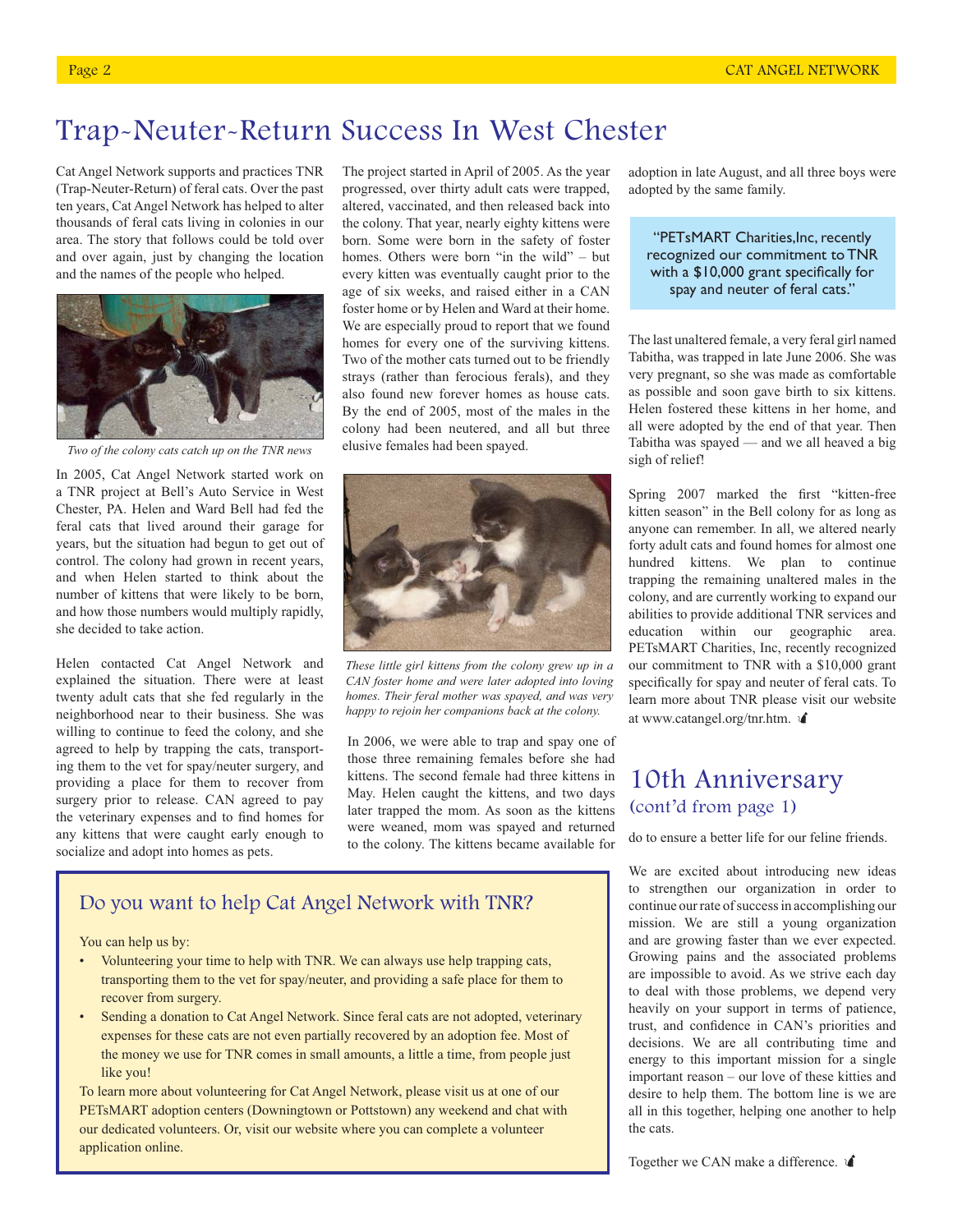

QUESTION: I recently adopted a mother cat and her four-month-old kitten. They are both scratching the furniture and the kitten is climbing up everything! Why do cats do this, and what can I do about it?

ANSWER: Glad you asked! We kitties want you to know that we NEED to scratch! When we wake up from a nap, the first thing we do is look for a tall, sturdy, rough-textured spot on which to stretch up to our full height, extend our claws and have a wonderful stretch and scratch. Wow, that feels good! When our outside kitty friends need to scratch, there are LOTS of great places all around – trees!

At the shelter, we cats find plenty of tree substitutes. We have tall cat trees and scratching posts, all nice and sturdy with a rough surface of wood, bark, or sisal rope (my personal favorite) to scratch on. People often donate items to the shelter that their cats don't use—carpeted cat condos, scratch pads that hang from a door knob, and especially short little carpeted kitten posts. When we try to lean up against these, they move, wobble, and sometimes even fall over. This annoys us! They call these scratching posts? Shame, shame…

It sounds like your kitties looked for their tree substitute and found the only thing meeting their requirements were (1) tall, (2) sturdy, and (3) rough-textured, i.e., your furniture. Since most cats are angels like me, they don't deliberately want to cause damage. They would be more than happy to use SOME-THING OF THEIR OWN that is even more to their liking than upholstered furniture, which is a bit too soft for our taste. The secret is to isolate your kitties in a small room with their new post (Cat Angel Network sells a GREAT one for \$35).

The room should have nothing else a cat would be tempted to scratch (a bathroom is ideal), and the post should be LOADED WITH CATNIP! Have a ten minute play session at the post every day, using a fishing pole type toy to get your cats to touch the surface of the post. We big guys are attracted to the catnip while the little kittens like the play method (I myself liked to climb up the post after the "Cat Dancer" toy in my younger days).

several times over 2-3 days, move the post to a room where your cats had been scratching before, covering the previously scratched



*Peanut checks out her new post (left), then demonstrates how a real pro uses the post, scratching with all four paws at the same time (right). A good post is sturdy enough to not tip over when a cat executes an advanced maneuver such as*  this one. This was Peanut's first experience with a *scratching post. She says, "Thanks, Angel!"*

areas temporarily with a sheet or double stick tape (sold as a product called "Sticky Paws"). You can remove the sheet or tape after they are consistently using the post in its new spot.

As far as your four-month-old is concerned, kittens climb a lot. At that age we are too little to jump where we want to go, so we tend to climb up furniture or even our owners' pant legs! "This, too, shall pass." Starting around six months of age, kittens begin to be big enough to JUMP to their desired locations and the climbing behavior gradually disappears. Get your kitten and his mom used to nail clipping as soon as possible. This prevents climbing damage and minimizes discomfort caused by overgrown nails. Our cat-loving friends at Cat Angel Network are experts at nail clipping and offer their services FREE at the Pottstown and Downingtown PetSmart store on weekends. I am told that I live up to my name of "Angel" during my monthly manicure sessions, and I'm sure your kitties will learn to enjoy it, too!

#### Brother, Can You Spare A Chime? Cat Angel Network is currently collecting chimes, dimes, and other items for our fall auction

On October 21, 2007, Cat Angel Network will hold an auction to benefit our rescue efforts. This year's event is being organized by For Paws in collaboration with Cat Angel Network. For Paws is a group of dedicated volunteers in our area who coordinate fund raising events for various animal groups. We are most fortunate to have been chosen as collaborative partners for this year's event.

"My cats are scratching everywhere! Help!"

The event will run from 2-5 PM and will be held at the West Chester Senior Center. Admission is \$15.00 and includes coffee, tea, apple cider, simple hors d'oeuvres (fruit, cheese, etc.), and dessert.

Do you have an item that you would like to donate? We are looking for new items, or vintage items of value. New items should have a retail value of \$25 or more. To donate an item, please email Henry Grabb at catangelpa@aol.com.

We are fortunate to have Bud and Annette Smith of Smith Auction Gallery (www.smithauctiongallery.com) running the auction this year. This promises to be a fun time for all, so mark your calendars now and plan on attending. More information will be forthcoming in our next newsletter.

Thanks to the support of our volunteers and donors, Cat Angel Network found homes for 585 cats and kittens in 2006!

After you've seen both your cats use the post